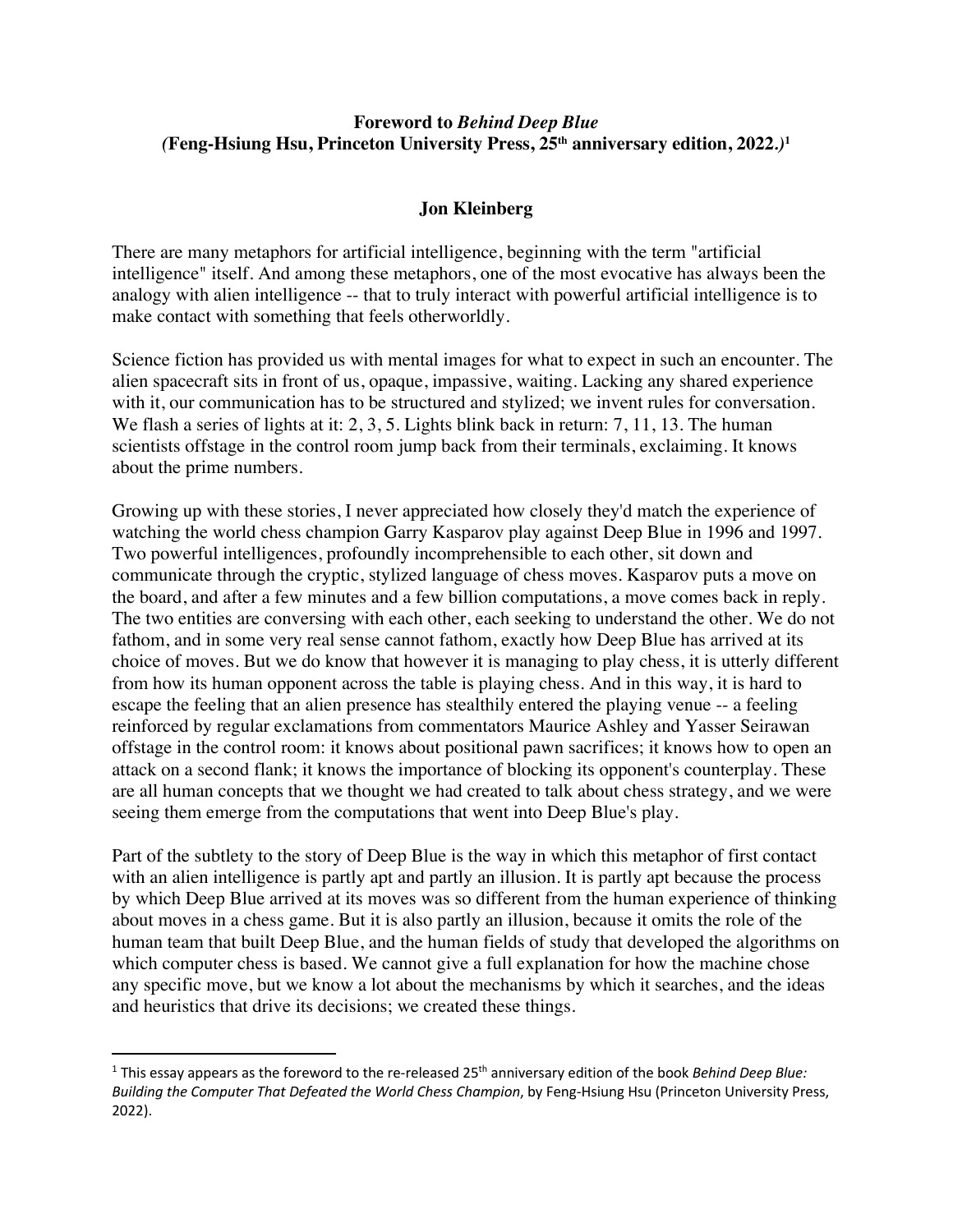This tension between the human and alien dimensions of powerful AI plays a key role in Feng-Hsiung Hsu's narrative of the multi-year journey that he and his colleagues followed to create Deep Blue. And in the 25 years since Kasparov sat across the chessboard from the machine, we have seen this tension manifest itself across many of the domains where AI is adopted -- in online applications like search, recommendation, and image recognition; and in high-stakes societal contexts like medicine, education, hiring, lending, the political process, and the legal system. While these manifestations are diverse, it is useful to highlight three recurring themes in particular that we saw foreshadowed by the development of Deep Blue: the qualitative changes produced by quantitative increases in scale; the challenge of explaining the decisions made by AI applications; and the continuing role of human participants in the larger AI ecosystem.

The first of these themes is well-summarized in the mantra uttered by Kasparov in the first Deep Blue match, that "quantity becomes quality". Of course, it has never been a matter of pure quantity, since the qualitative insights that humans put into the algorithms and the architectures of AI are crucial for their success. But there remains something conceptually elusive about the way we can start with an algorithm that we understand at a step-by-step level, and when we string together billions of these steps, we see emergent behaviors that are very hard to explain in terms of the steps themselves. As Hsu writes in telling the story, "Sometimes, searching twohundred million positions per second produces unusual new solutions." This effect has become even more potent in recent years, both in chess, where current chess engines like DeepMind's AlphaZero have achieved enormous levels of strength by training against themselves starting directly from the rules of the game, and in many other areas where AI is deployed.

The fact that quantity can become quality is a principle we know from the physical world as well. Think of a propeller. When it's turned off, you can move the blunt metal blade by hand and see its rotations. But from the hand-simulation, it's hard to understand how dramatically increasing this same propeller's speed can allow it to do things that seem magical, lifting heavy aircraft off the ground. Or how dangerous it becomes when it's doing that. Or the fact that at these speeds it will be essentially invisible to the human eye.

We suffer similar failures of imagination when we try to hand-simulate the algorithms that power modern AI applications, and to reason about what they might do. As they've grown in strength, they have come to understand our speech, paraphrase our writing, explain what they see in our photos, autonomously guide our vehicles, diagnose our medical conditions, and discover new mathematical facts and scientific phenomena. They also make damaging errors in situations that we would have imagined as relatively free of risk. We struggle to anticipate both their successes and their failures, and how they vary as we make small changes to the methods they use or the data they're trained on. And all this is happening with systems that are often operating largely in the background, behind the unassuming white screen of a search results page or the sleek interface of a phone's speech recognition system. In this way, like the propeller, AI has also become magical, dangerous, and invisible.

The difficulty in understanding how different behaviors emerge from a complex AI system underpins a second central theme, the challenge of interpretability: to provide explanations of a system's behavior that are comprehensible to humans. Often this is a functionality urgently needed by the engineers who build these applications, faced with the challenge of finding and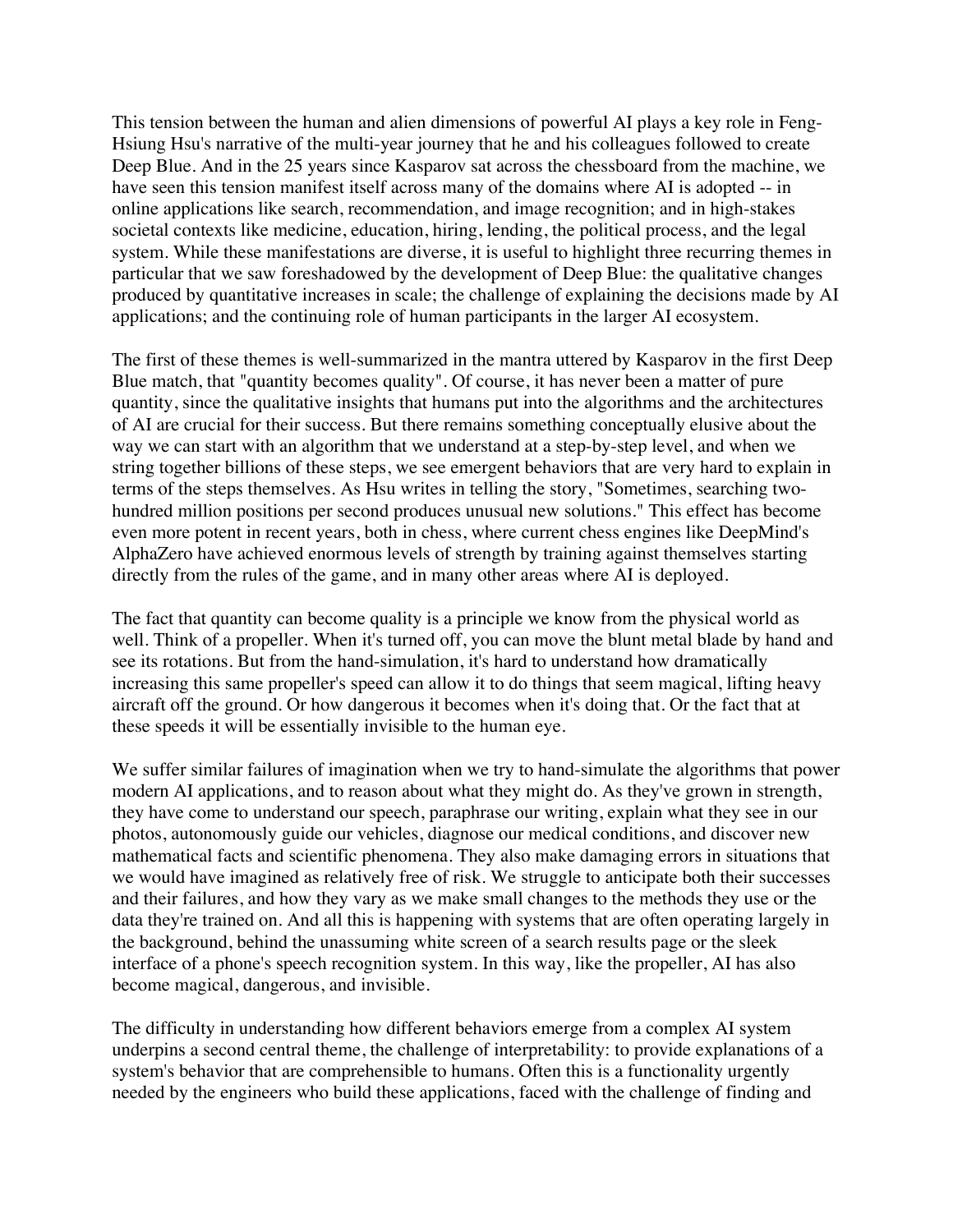correcting bugs in a system as complex as Deep Blue. But sometimes the problem of interpretability reaches the end user of the system as well -- for example, when we want to know why an algorithmic system gave us a particular medical diagnosis, or a particular decision on a loan application.

This breakdown of interpretability plays a key role in one of the central episodes of the matches between Kasparov and Deep Blue, a hurricane of controversy and debate around a single move made by the computer: its decision in the second game of the second match to play its bishop to the square e4. Computers had traditionally favored moves that -- all else being equal -- won their opponents' pieces and pawns, but on this move Deep Blue spurned such temptations and instead smothered Kasparov's hopes of a potential counterattack with a quiet but deadly defensive move. The move violated the ubiquitous mental model for how chess programs at the time were supposed to work, and it threw the planning of Kasparov's team off balance. So how did Deep Blue arrive at the decision to make this move? At some fundamental level, as Hsu concludes in his story of the match, there is no easy answer to this question. In the few minutes while it was considering this move, Deep Blue performed billions of computations. Even with a complete transcript of its reasoning, it would take more than a human lifetime to read through it; and at the end, there would likely still be no short explanation for why the computation reached the conclusion it did. In some situations, even with all the knowledge and motivation that experts can bring to bear, a computer's decision may be inherently incomprehensible to human beings.

So a lack of interpretability can sometimes be inevitable, but it is not all-or-nothing; we can work to create structures that increase the extent of explanation, that build dependability and trust into the system. The story of Deep Blue is the story of this process as well, and it is still ongoing throughout the places where AI is used. Because without some basis for trusting the system, we lose faith in the decisions we see; we form doubts about our own courses of action. The conflict turns inward, and we start to defeat ourselves.

And this brings us to the third theme -- the human dimension of AI. The need to design AI in the context of its intended applications, to achieve dependability and trust in each domain, suggests that at least for now there will continue to be a strongly human component to its use. It makes us appreciate the myriad ways in which humans still chaperone our interactions with AI -- when they are built, when they are used, and when their results are interpreted -- and the importance these roles can have.

We can likely expect an increasing variety of these triangular interactions between an expert facilitator, an end user, and an underlying AI system --- for example between a health-care worker, a patient, and a medical AI application; or a teacher, a student, and a piece of educational technology. One of my earliest experiences with this chaperoned three-party dynamic of human-AI interaction involved Deep Blue as well. As a graduate student in summer 1995, feeling slightly star-struck, I sat down to play the Deep Blue prototype during an afternoon of demos for summer interns at IBM Watson. Beyond the game itself, I remember the conversation with Murray Campbell on the other side of the board as he moved the pieces for the computer, discussing at various points what Deep Blue was seeing and expecting, and at the inevitable end, explaining in the gentlest possible way that Deep Blue's king was going to make